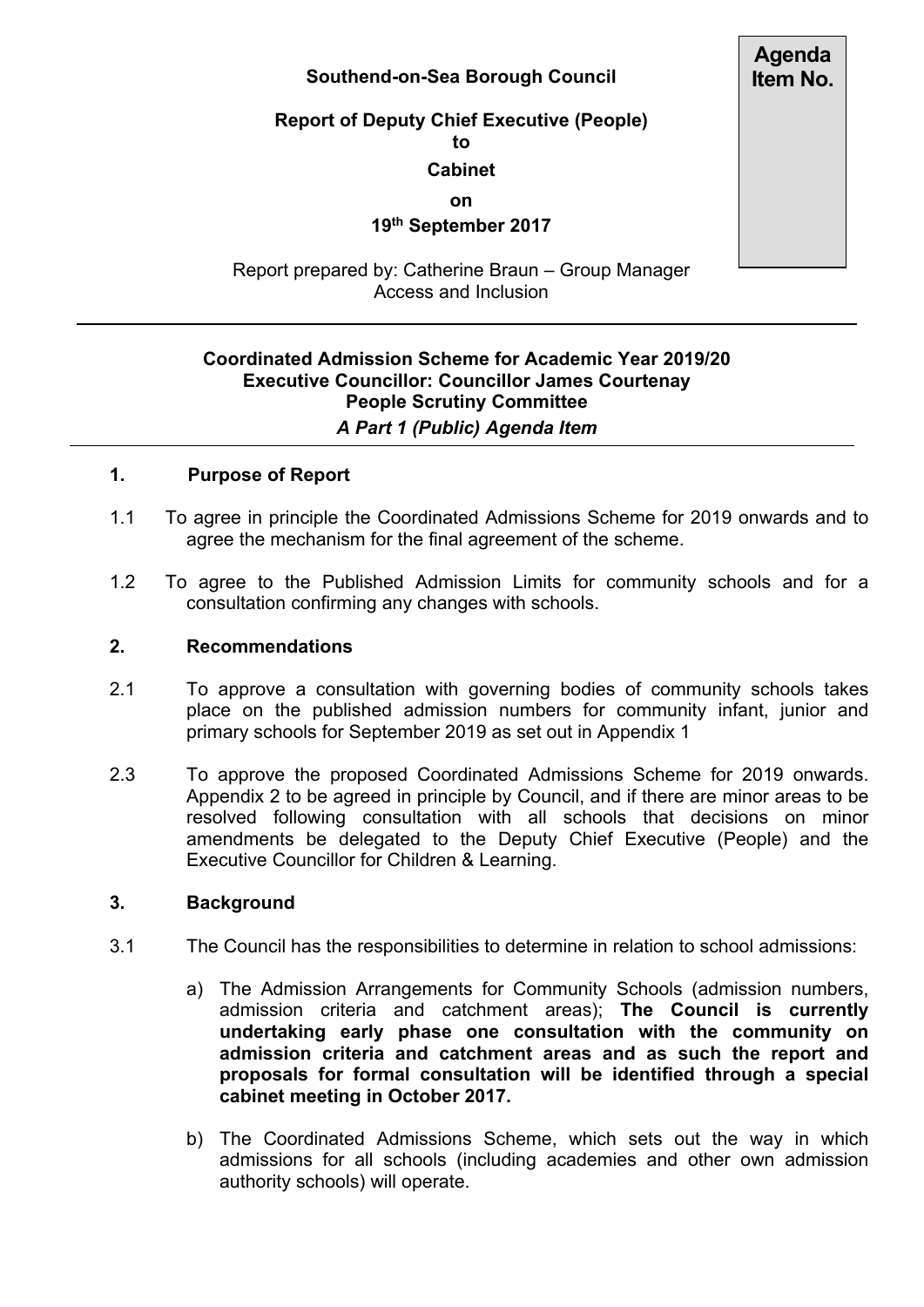3.2 A reminder that there is a statutory duty to determine and publish a Coordinated Scheme which lays out the policy on the main admission rounds. The School Admissions Code 2014, item 15 states:

> *''Admission authorities must set ('determine') admission arrangements annually. Where changes are proposed to admission arrangements, the admission authority must first publicly consult on those arrangements. If no changes are made to admission arrangements, they must be consulted on at least once every 7 years… consultation must be for a minimum of 6 weeks and must take place between 1 October and 31 January of the school year before those arrangements are to apply''*.

- 3.3 For community schools, the local authority (as the admission authority) **must** consult if it proposes to change the admission arrangements for community schools and Cabinet is reminded that the consultation is underway and a meeting in October will be presented with the outcome of the initial parental engagement phase of the consultation and recommendations for formal consultation.
- 3.5 For community schools, the local authority (as the admission authority) **must** consult the governing body of each school where it proposes either to increase or keep the same PAN.
- 3.4 Schemes for coordinating all admission applications to schools must be formulated and submitted to the Department for Education (DfE) by 1<sup>st</sup> January in the determination year, which for the school year starting in September 2019 will be 1st January 2018.
- 3.5 Admission Forum approved the recommended changes at their meeting of 25<sup>th</sup> May 2017.

# **4. Other Options**

Not applicable

# **5. Reasons for Recommendations (Admission Arrangements 2019/20)**

- 5.1 Admission Criteria
- 5.1.1 Cabinet is reminded that the consultation is underway and a special cabinet meeting in October will be presented with the outcome of the initial parental engagement phase of the consultation.
- 5.2 Published Admission Numbers
- 5.2.1 There are currently no proposed changes to the Admission Limits from 2019/20 however, Governing Bodies of community schools will have the opportunity to inform the local authority if they wish to comment. The proposed admission limits for all community primary schools for September 2018 are shown in **Appendix 1**.
- 5.3 Primary and Secondary Co-ordinated Admissions Scheme for the September 2019 round of admissions
- 5.3.1 Consultation rules for coordinated arrangements require the local authority to consult with other admission authorities in the area and other local authorities if there are changes from the previous year's scheme. The changes proposed for 2019 are as follow in 5.1.1 –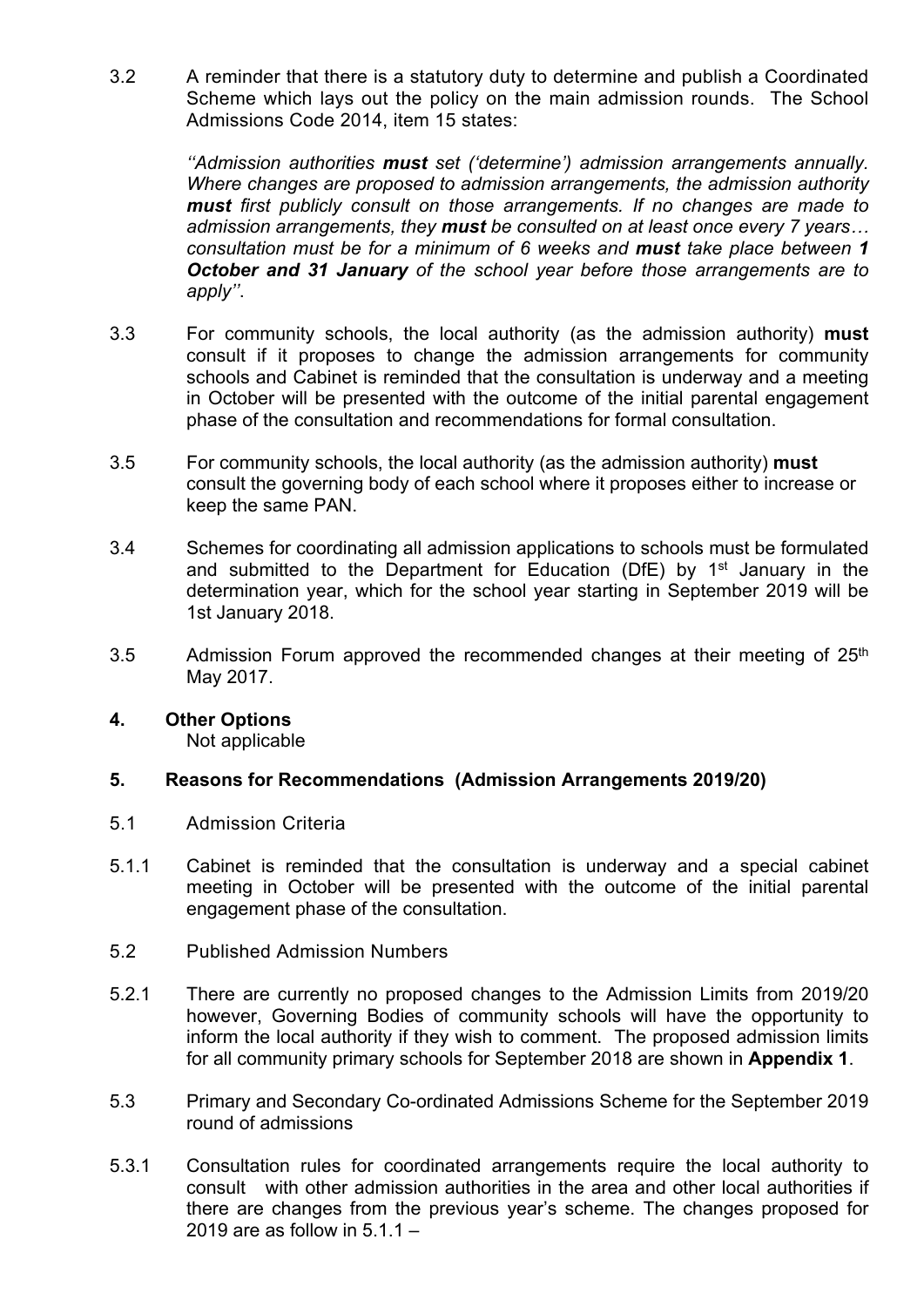| Item on scheme (and page) |                                                                                                                                                                                                                                                                                            | Addition/change                                                                                                                                                                                                                                                                                                                                                                                                                                                                                    |
|---------------------------|--------------------------------------------------------------------------------------------------------------------------------------------------------------------------------------------------------------------------------------------------------------------------------------------|----------------------------------------------------------------------------------------------------------------------------------------------------------------------------------------------------------------------------------------------------------------------------------------------------------------------------------------------------------------------------------------------------------------------------------------------------------------------------------------------------|
| 1.1<br>(pg <sub>3</sub> ) | (add) Determined admission arrangements to be provided to the LA,<br>for the inclusion in the composite prospectus, with the date and<br>minute number from the Trust/LGB meeting.                                                                                                         |                                                                                                                                                                                                                                                                                                                                                                                                                                                                                                    |
| After<br>4.1.15<br>add    | (add)<br>4.1.16 SEN pupils will be accommodated if the named school is<br>identified in the finalised EHCP by 15 <sup>th</sup> February for<br>Secondary and 27 <sup>th</sup> March for Primary (or next working day) of<br>any given year.                                                |                                                                                                                                                                                                                                                                                                                                                                                                                                                                                                    |
|                           | 4.1.17 SEN and LAC pupils may need to be admitted over number<br>on initial allocation (for offer day) and the School Admissions<br>Team will manage the school back to the PAN until the last<br>week of August at which time the Academy takes over.                                     |                                                                                                                                                                                                                                                                                                                                                                                                                                                                                                    |
| 4.1.23                    | (change)<br>Offers are automatically recorded as 'accepted' and parents will<br>be given 10 school days to notify the LA if they wish to reject an<br>offer of a school place. Parents who applied online will be able<br>to do this by using the online facility.                         |                                                                                                                                                                                                                                                                                                                                                                                                                                                                                                    |
| 4.2.2<br>&<br>4.2.5<br>&  | Change to Summer born policy<br>Parents may submit requests to the LA for any community schools<br>and directly to own admission authorities for Academy schools.                                                                                                                          |                                                                                                                                                                                                                                                                                                                                                                                                                                                                                                    |
| 4.2.6                     | Any decision will seek an outcome in the best interest for the child<br>and for community schools will be considered by a Panel of<br>relevant persons. Parents applying for schools outside the Borough<br>of Southend will need to consult the respective LA's policy in this<br>regard. |                                                                                                                                                                                                                                                                                                                                                                                                                                                                                                    |
|                           |                                                                                                                                                                                                                                                                                            | The following items apply to the LA, for community schools only:-                                                                                                                                                                                                                                                                                                                                                                                                                                  |
|                           | decision:-<br>4.2.6                                                                                                                                                                                                                                                                        | The following items apply for all applications, LA or OAA<br>If the parents case for delayed admission into reception is<br>upheld by the panel, or the Own Admission Authority a new<br>application for a place in the next cohort must be made in the<br>following round (between September and mid-January) and<br>would be considered along with all the other applicants for<br>admission in that year. There would be no guarantee that a<br>place would be offered in the preferred school. |
| 4.3.4                     | Clarity only                                                                                                                                                                                                                                                                               |                                                                                                                                                                                                                                                                                                                                                                                                                                                                                                    |
| 4.5.1<br>4.6.2            | Clarity only<br>(add)                                                                                                                                                                                                                                                                      | 4.6.2 Change of address/New applications for selective places<br>Due to the high variations of address policies across the various<br>LAs and own admission authorities, regardless of home LA,<br>addresses for selective and partially selective places for schools in<br>Southend-on-Sea are as per the child's normal place of residence                                                                                                                                                       |
|                           |                                                                                                                                                                                                                                                                                            | (address) as at the closing date for Secondary Admissions (31st<br>October). Any address changes after the closing date are updated                                                                                                                                                                                                                                                                                                                                                                |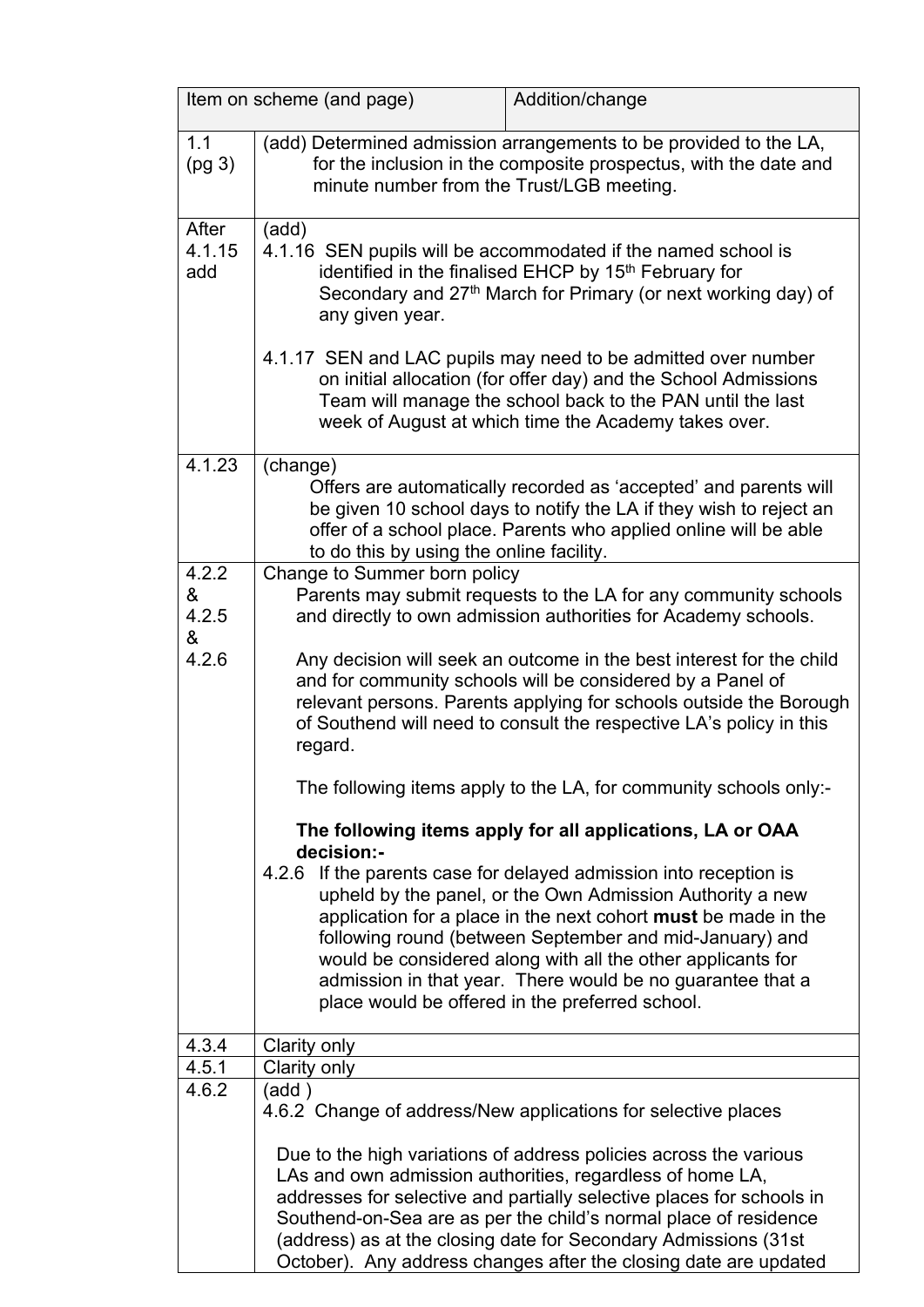|       | after offer day (1st March) and the applications ranked accordingly.                                                                                                                                                                                                                                                                                                                                                                                                                                                                                                                                                             |  |
|-------|----------------------------------------------------------------------------------------------------------------------------------------------------------------------------------------------------------------------------------------------------------------------------------------------------------------------------------------------------------------------------------------------------------------------------------------------------------------------------------------------------------------------------------------------------------------------------------------------------------------------------------|--|
| 4.8   | Clarity                                                                                                                                                                                                                                                                                                                                                                                                                                                                                                                                                                                                                          |  |
| 4.8.8 | New item to be included<br>All admission authorities must specify, in their arrangements,<br>4.8.8<br>the period a child remains on a waiting list for each school<br>year. For main round Reception, year 3 and year 7 it must be<br>at least to Dec of the admission year.<br>Community school waiting lists are held for the full school year<br>that the application was made. Waiting lists, for all year groups<br>close on the last day of the school year. Parent must reapply<br>for the new school year from the start of the Summer Term if<br>they wish to be added to the waiting list for the next school<br>year. |  |

- 5.3.2 Consultation on the scheme will be necessary and approval is required from all schools. Failure to have a determined coordinated admission scheme will mean that a scheme is imposed by the Secretary of State.
- 5.4 Approval Process
- 5.4.1 That the Co-ordinated Admissions Scheme for the academic year 2019 onwards be approved in principle by Cabinet. If, following consultation with schools there are minor issues to be resolved, in order to meet the requirement to submit this to the Department for Education (DfE) by 1<sup>st</sup> January, that decisions on minor amendments be delegated to the Deputy Chief Executive (People) and the Executive Councillor for Children & Learning.
- 5.4.2 The Council will then write to all schools requesting their approval to the scheme. DfE guidance assumes that schools agree if they do not respond.
- 5.4.3 The Council is undertaking a separate process for the consultation on the admission arrangements which include the catchment areas.
- 5.4.4 The Council will consult individually the Governing Bodies of community schools as required for increased or unchanged PAN's.
- 5.4.5 A report will be made to the January Cabinet formally to approve the PAN's and to formally determine the admission arrangements.

# **6. Corporate Implications**

6.1 Contribution to Council's Vision & Corporate Priorities

These arrangements will assist pupils within the Borough to access quality learning opportunities to achieve the best possible outcomes for all children.

6.2 Financial Implications

There are no direct financial implications for the Council. The administration of school admissions is funded from the Dedicated Schools Grant.